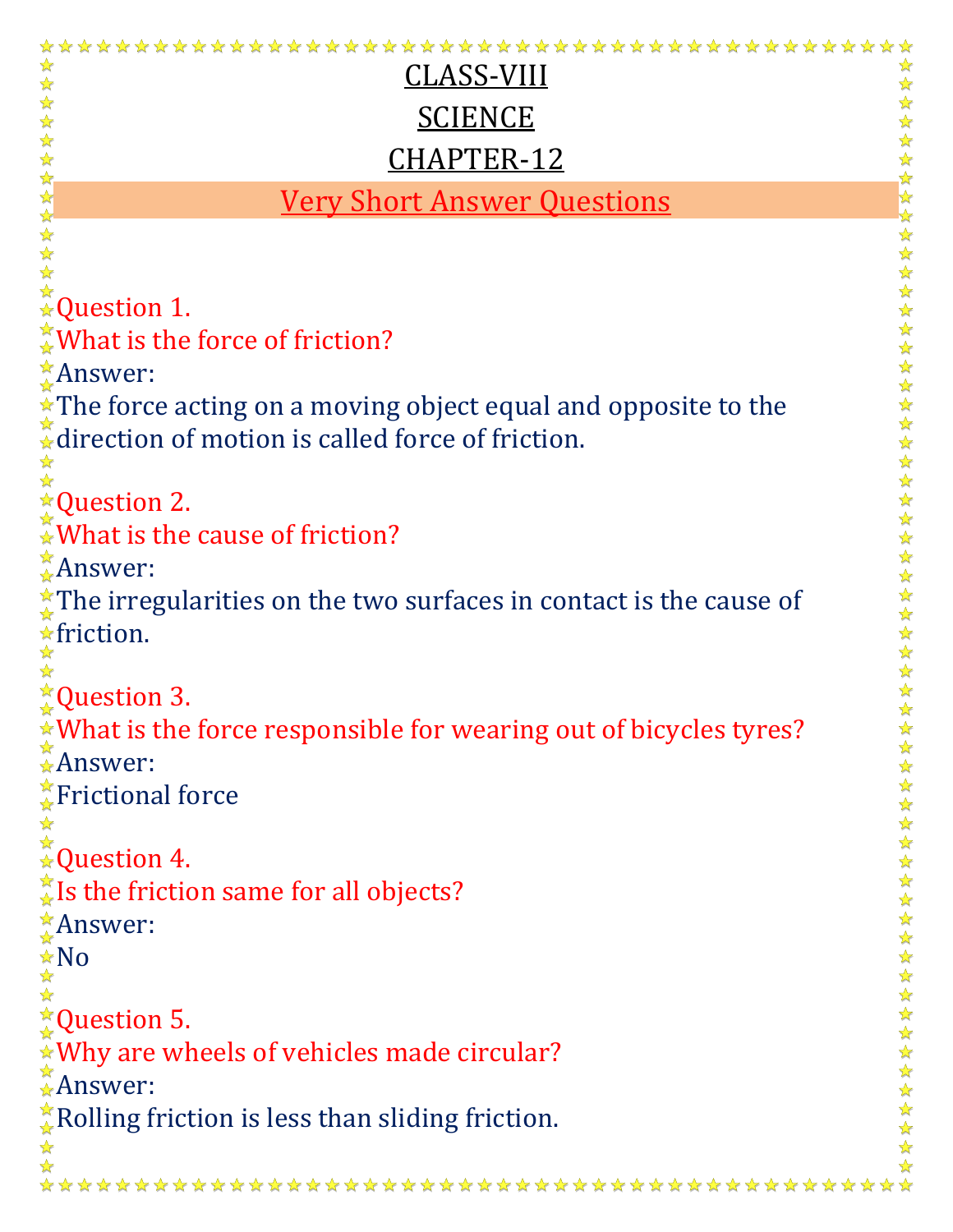```
****************
                                        ************************
^\times_\starQuestion 6.
s question to the match first catch of force of friction acting on a moving object?<br>
\frac{2}{3} Maswer:<br>
\frac{2}{3} Maswer:<br>
\frac{2}{3} Maswer:<br>
\frac{2}{3} Maswer:<br>
\frac{2}{3} Maswer:<br>
\frac{2}{3} Maswer:<br>
\frac{2}{3} Maswer:<br>
\frac{* What is the direction of force of friction acting on a moving object?
Answer:
\zetaOpposite to the direction of moving objects.
Question 7.
\sqrt[k]{\text{w}} do pieces of luggage fitted with rollers?
Answer:
\starTo reduce friction and to pull them easily.
☆
Question 8.
\starthe box?
Answer:
\stackrel{\star}{\downarrow}Due to friction between the stick and rough surface a matchstick
* catches fire.
☆
\frac{1}{24}Question 9.
\hat{X}What is the name of special shape given to objects moving in fluids?
Answer:
<del>☆</del>Streamlined
☆
★Question 10.
Give one example where ball bearings are used.
Answer:
<u></u> Ceiling fan
_{\star}^{\star}Question 11.
<u>★Does friction depend on the nature of objects?</u>
Answer:
\frac{1}{4}Yes
☆
Question 12.
☆ What is the use of lubricants?
         ********************
```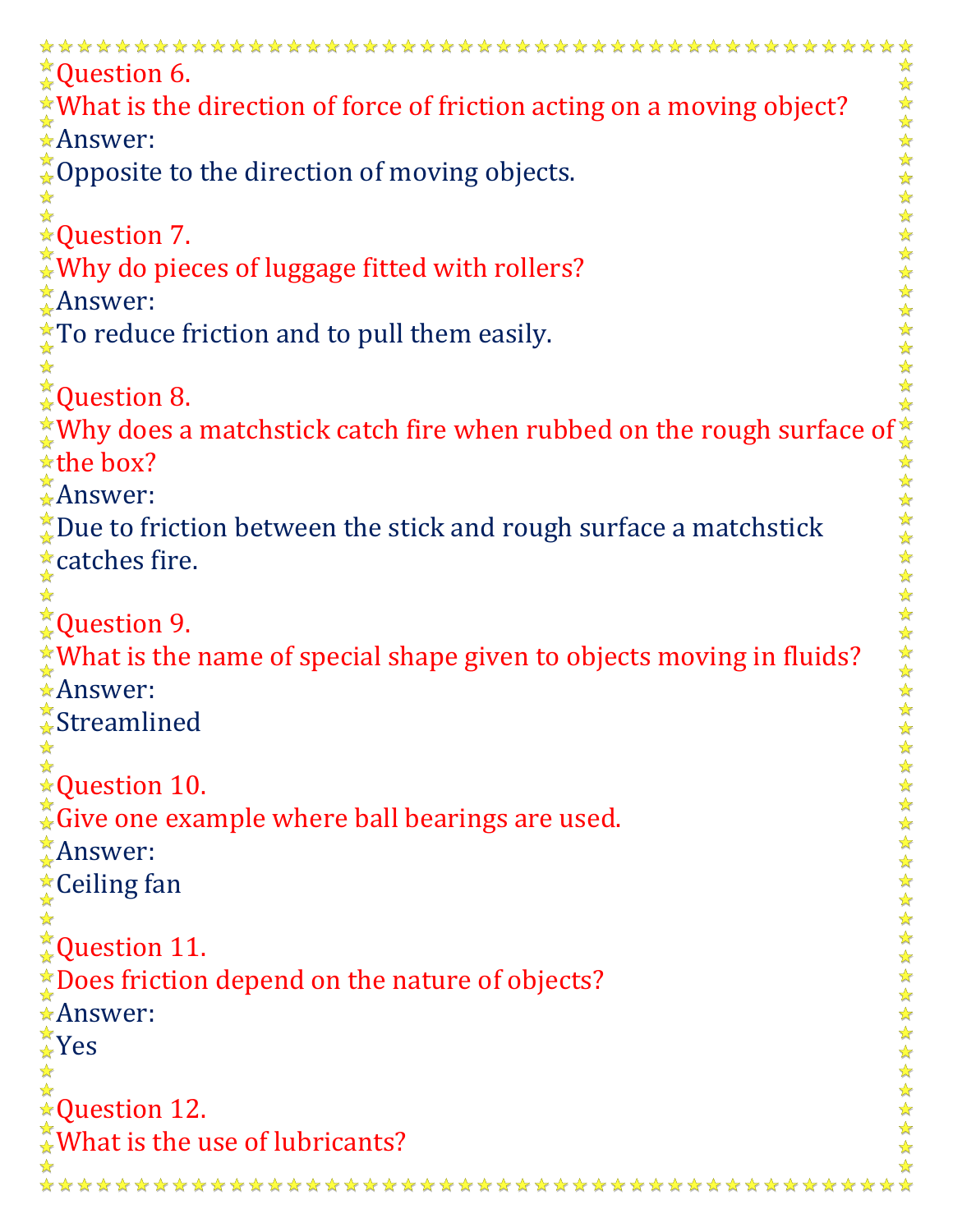| $\chi$ Answer:                                                                                              |  |  |
|-------------------------------------------------------------------------------------------------------------|--|--|
| $\hat{X}$ They are used to reduce friction.                                                                 |  |  |
|                                                                                                             |  |  |
| <b>Question 13.</b>                                                                                         |  |  |
| $\frac{*}{*}$ Which surface does produce more friction—smooth or rough surface?                             |  |  |
| *Answer:                                                                                                    |  |  |
| $\hat{*}$ Rough surface                                                                                     |  |  |
|                                                                                                             |  |  |
| <b>★Question 14.</b>                                                                                        |  |  |
| $\mathbb{\mathbb{R}}$ Why is fine powder sprinkled on the carrom board?                                     |  |  |
| Answer:                                                                                                     |  |  |
| ☆<br>In order to reduce friction powder is sprinkled on carrom board.                                       |  |  |
| $\frac{1}{\sqrt{2}}$<br>☆                                                                                   |  |  |
| ☆<br>☆Question 15.                                                                                          |  |  |
| X Why is it difficult to walk on the wet marble floor?                                                      |  |  |
| *Answer:<br>☆                                                                                               |  |  |
| 计计算法<br>$\stackrel{\star}{\star}$ The wet marble floor has less friction. So it is difficult to move on it. |  |  |
|                                                                                                             |  |  |
| $\triangle$ Question 16.                                                                                    |  |  |
|                                                                                                             |  |  |
| $\mathcal{N}$ Why does the jar of a mixer become hot when it is run for few<br>☆                            |  |  |
| $\frac{1}{2}$ minutes?<br>客                                                                                 |  |  |
| $\frac{1}{N}$ Answer:                                                                                       |  |  |
| $\frac{1}{\star}$ It becomes hot due to friction.                                                           |  |  |
| $\frac{1}{\sqrt{2}}$                                                                                        |  |  |
| $\frac{1}{k}$ Question 17.<br>$\frac{1}{\sqrt{2}}$                                                          |  |  |
| $\frac{\lambda}{\lambda}$<br>Name the types of friction.<br>$\frac{1}{\sqrt{2}}$                            |  |  |
| $\frac{1}{\sqrt{2}}$                                                                                        |  |  |
|                                                                                                             |  |  |
| <b>Static friction</b>                                                                                      |  |  |
| <b>Sliding friction</b>                                                                                     |  |  |
| 女女女女女女女女女女女女女女<br>女女女女女女女女女女女女女<br><b>Rolling friction</b>                                                  |  |  |
| <b>Fluid friction</b>                                                                                       |  |  |
|                                                                                                             |  |  |
|                                                                                                             |  |  |
|                                                                                                             |  |  |
|                                                                                                             |  |  |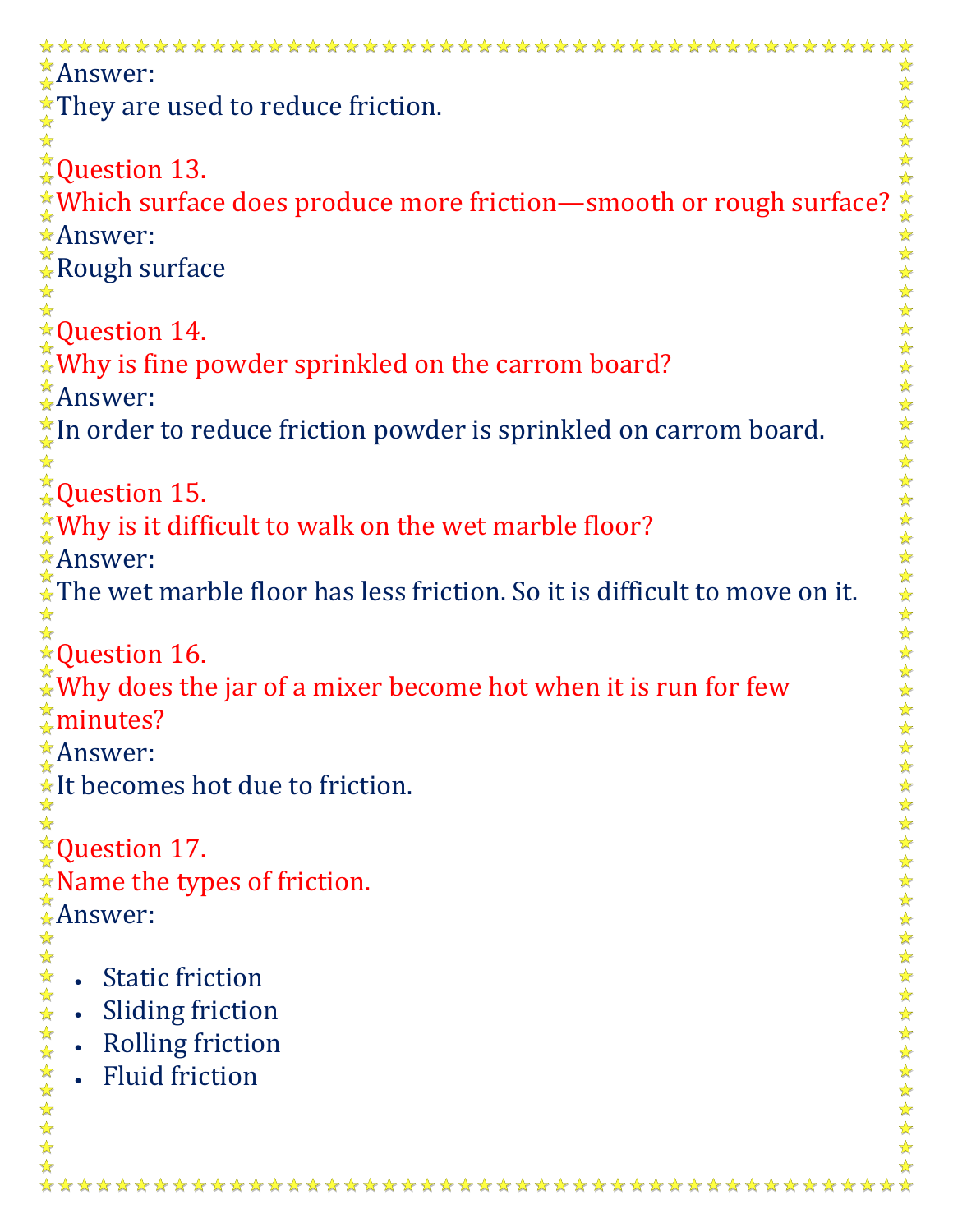```
**************
                                        ****************
^{\ast}_{\ast}Question 18.
                                                                                ☆
★Which force helps us to write on the paper or blackboard?
                                                                                Answer:
\sqrt{\frac{2}{N}}Frictional force
Question 19.
\sqrt[3]{} What is drag?
Answer:
\hat{\chi}The frictional force exerted by fluids is called drag.
☆
\stackrel{\star}{\star}Question 20.
★What are fluids?
Answer:
Commonly gases and liquids are called fluids.
☆
★Question 21.
\hat{A}Give some examples having streamlined body.
Answer:
Aeroplanes, birds, ships, etc.
☆
\stackrel{\star}{\star}Question 22.
*Oil, creams and grease are called lubricants. Why?
Answer:
\mathbb{R} Because they reduce friction.
☆
☆
★Question 23.
\frac{1}{2}How can fluid friction be minimised?
\stackrel{\star}{\downarrow}Answer:
*By giving suitable shapes to bodies moving in fluids.
☆
<del></del> Question 24.
<u>★When does static friction come into play?</u>
Answer:
\mathcal{N}_{\bullet} When we try to move an object at rest, static friction comes into play.
```